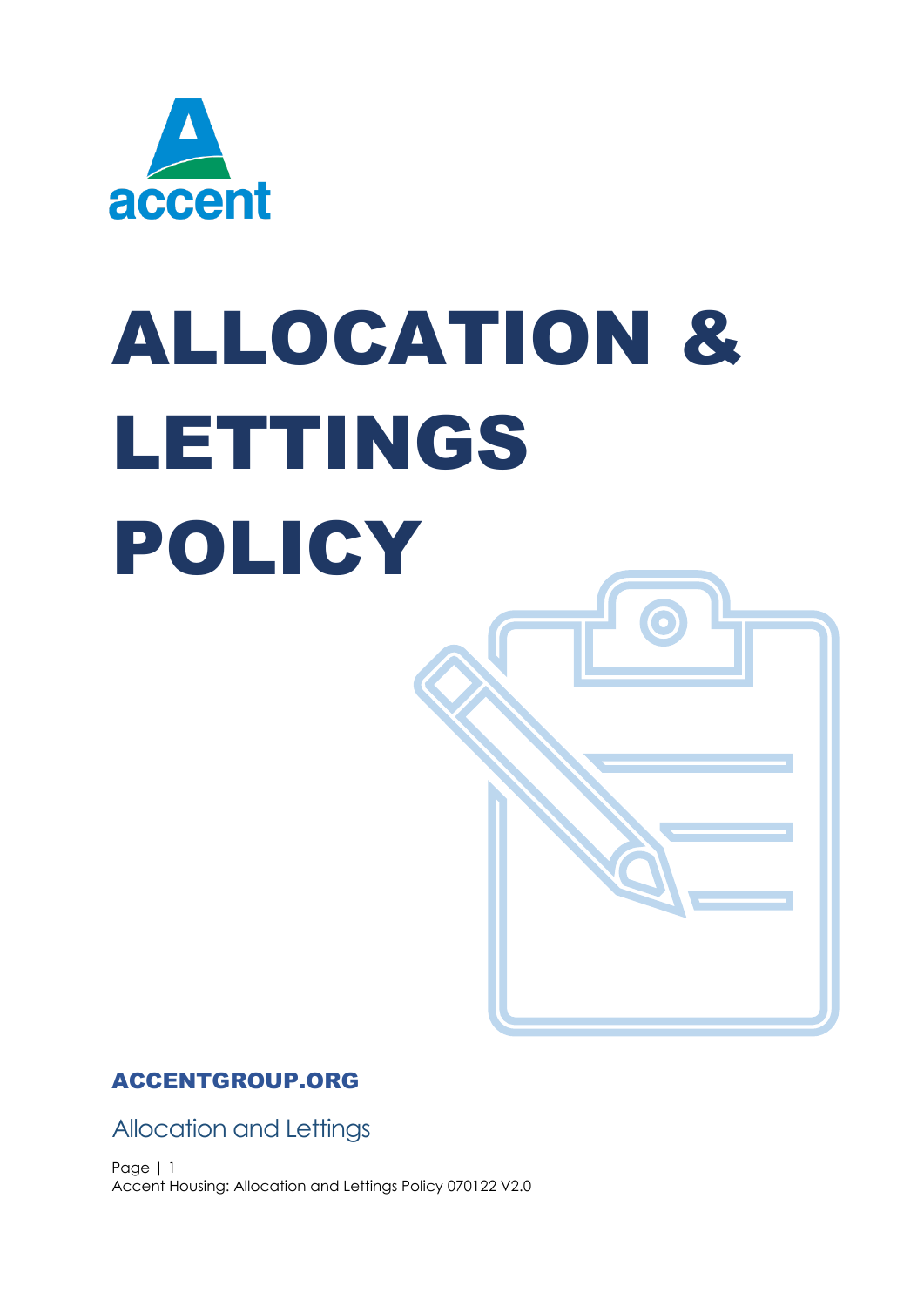**Document Owner:** Amanda Oakley – Director of Customer Experience

**Author**: Gavin Houghton – Customer Partnership Manager



**Version:** 2.0

**Audience:** Customers/colleagues/auditors/homeowners

| <b>Version History</b>        |                                                   |                                |                                   |                                                                    |                |  |
|-------------------------------|---------------------------------------------------|--------------------------------|-----------------------------------|--------------------------------------------------------------------|----------------|--|
| Doc ID (if applicable):       |                                                   |                                |                                   |                                                                    |                |  |
| Date Produced: 7 January 2022 |                                                   |                                |                                   |                                                                    |                |  |
| <b>VERSION</b>                | <b>APPROVED BY</b>                                | <b>REVISION</b><br><b>DATE</b> | <b>NEXT REVIEW</b><br><b>DATE</b> | <b>DESCRIPTION OF CHANGE</b>                                       | <b>AUTHOR</b>  |  |
| 1.0                           | Claire Stone -<br><b>EDCEX</b>                    | 22/01/2020                     | 22/01/2021                        | Change of template, removal<br>of Accent Mutual Exchange<br>system | Rebecca Grant  |  |
| 1.1                           | Claire Stone -<br><b>EDCEX</b>                    | 30/04/2020                     | 22/01/2021                        | Revised to reflect new structure<br>and job titles                 | Lisa Watson    |  |
| 1.2                           | Claire Stone -<br><b>EDCEX</b>                    | 10/11/2020                     | 22/01/2021                        | Addition of Rent on Time in s3.                                    | James Place    |  |
| 1.3                           | CEC 15/01/2021                                    | 07/01/2021                     | 07/01/2022                        | Annual review                                                      | Shaun Finegan  |  |
| 1.4                           | Claire Stone -<br><b>EDCEX</b>                    | 30/09/2021                     | 07/01/2022                        | Minor amendment                                                    | Shaun Finegan  |  |
| 2.0                           | Customer<br>Experience<br>Committee<br>01/02/2022 | 07/01/2022                     | 07/01/2023                        | Change of template, removal<br>of Accent Mutual Exchange<br>system | Gavin Houghton |  |

**Purpose:** The purpose of this policy is to set out our approach to how we allocate and let our homes.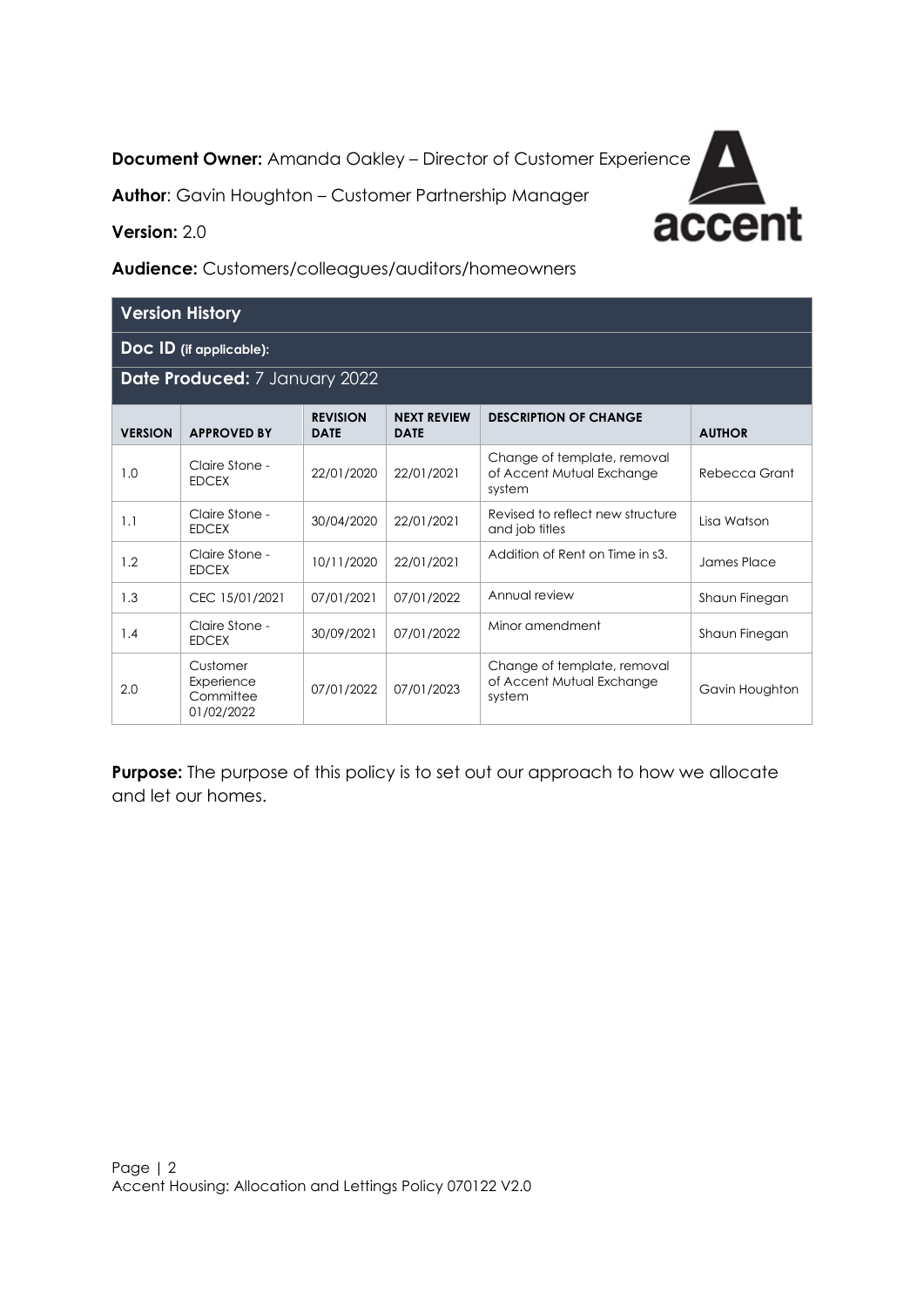## Contents

| 9. |  |
|----|--|
|    |  |
|    |  |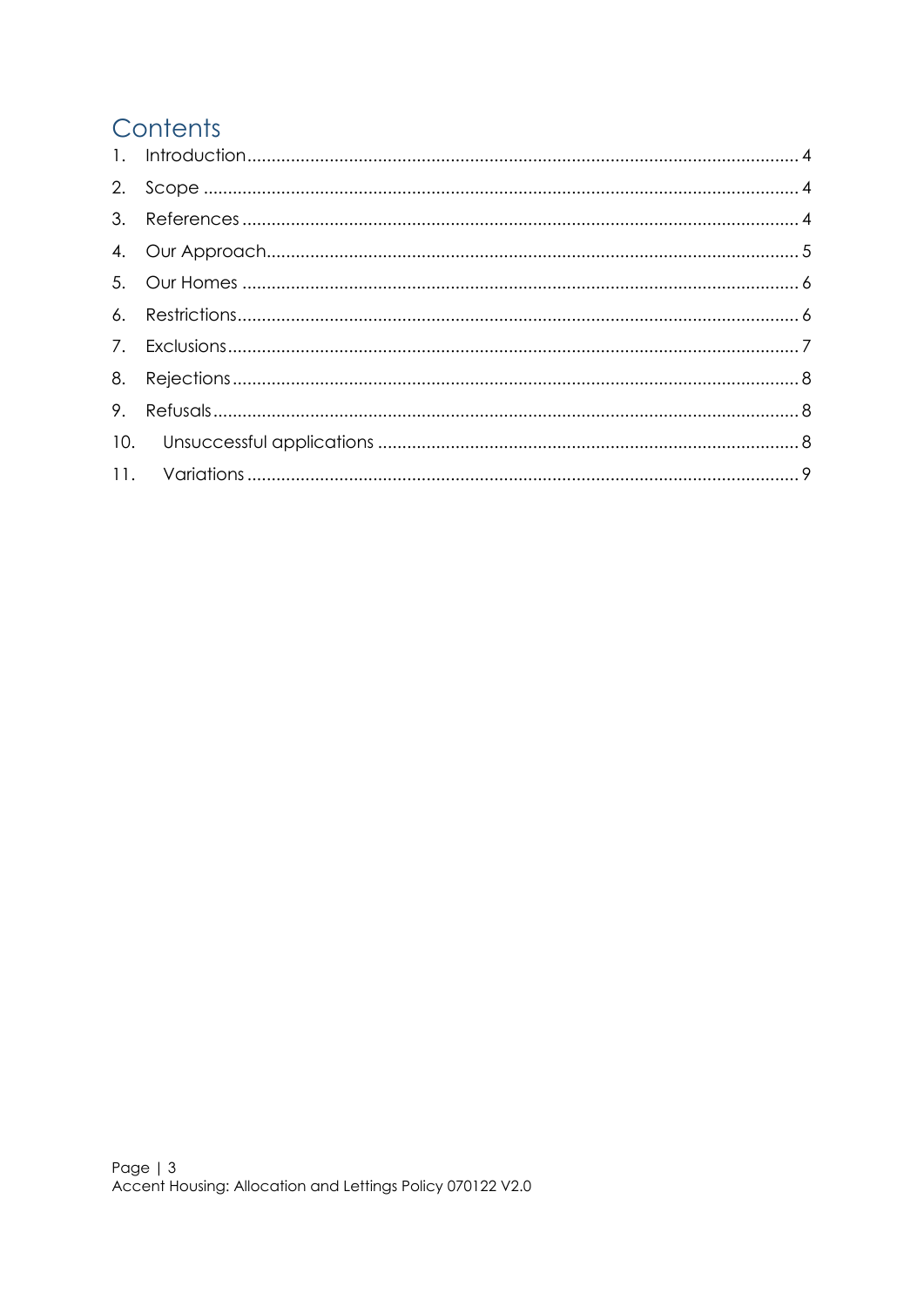## <span id="page-3-0"></span>1. Introduction

We are a housing association that works to improve people's lives. We will achieve our mission by providing safe, secure, quality and affordable homes.

Our ambition is to be recognised as a market leader for the quality of our homes and the effectiveness of our services

We are a people business and to improve lives we offer a range of homes and services that enable people to realise their aspirations, which support them through their personal journeys.

# <span id="page-3-1"></span>2. Scope

The scope of this policy is to outline how we will:

- Fulfil our duty to work with local authorities to offer accommodation to those people in housing need.
- Let our homes in a fair and equitable way, which is not discriminatory to any person or group.
- Let our homes in an efficient and timely manner.
- Make the best use of our homes and build balanced and sustainable communities.
- Work with customers and partner local authorities to minimise potential financial hardship from under occupation due to the 'bedroom tax' and other welfare benefit changes.
- Offer continuing support to customers to help them manage their home.
- Contribute to the local authorities' strategic housing function and comply with S106 agreements.

## <span id="page-3-2"></span>3. References

This policy complies with the Regulator of Social Housing's (RSH) Tenancy Standard, Home Standard and Affordable Rent Framework.

The key pieces of legislation and guidance that currently govern registered providers are:

- Housing Act 1985
- Housing Act 1988
- Housing Act 1996
- Local Government Act 2000
- Homelessness Act 2002
- Housing Act 2004
- Localism Act 2011
- Welfare Reform Act 2012
- Immigration Status Act 2014
- RSH's Tenancy Standard and Home Standard
- RSH's Affordable Homes Programme Framework 2015-18 Guidance
- Equality Act 2010

Page | 4 Accent Housing: Allocation and Lettings Policy 070122 V2.0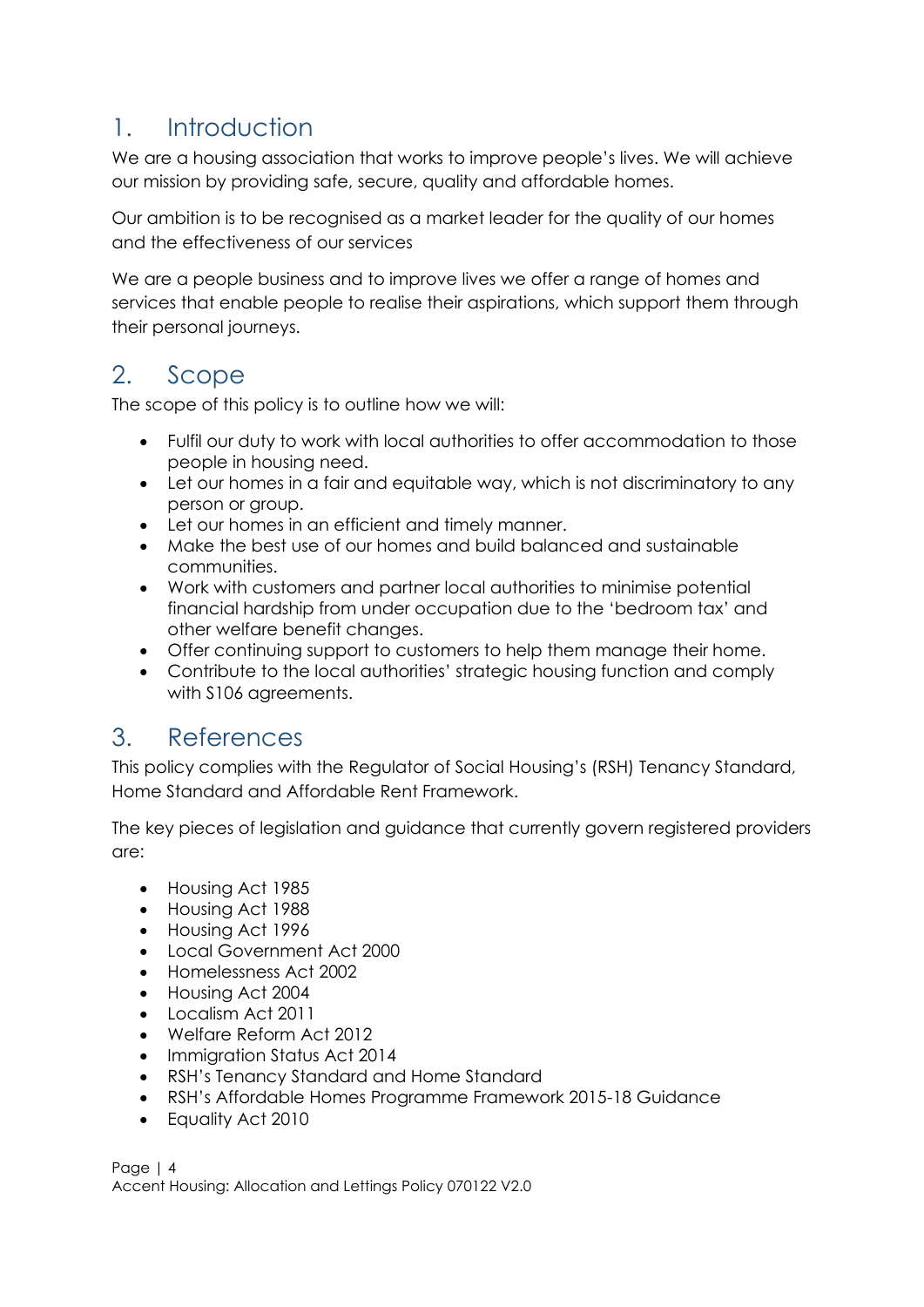We have a duty under the Housing Act 1996 to co-operate with local authorities, so far as it is reasonable, to offer accommodation to people in priority need under local authority letting schemes

## <span id="page-4-0"></span>4. Our Approach

#### **Our people**

We lead and inspire our colleagues to change people's lives and we are proactive in our approach to allocating our homes. We ensure our decisions are customer driven and we will support and advise our vulnerable customers who may need extra help to sustain their tenancies.

We welcome applications from a wide range of customers and our teams will do their very best to help anyone who is looking for a new home, even if this means we need to refer people to other housing providers.

Diversity and Inclusion is part of the fabric of our organisation, and therefore we will do our very best to ensure that we can meet our customers diverse needs. If you have specific needs, please do let us know and we will do our best to accommodate. Find out more here: [https://www.accentgroup.org/about](https://www.accentgroup.org/about-us/diversity-and-inclusion/)[us/diversity-and-inclusion/](https://www.accentgroup.org/about-us/diversity-and-inclusion/)

#### **Our partners**

We will work with other agencies to get the best outcomes for our customers and will be transparent about our decisions.

We are committed to working with our local authority partners to help them meet their duty to assist people in housing need. In areas where social housing is in short supply, we may allocate a higher proportion of our properties in partnership with the local authority.

#### **Our decision**

We will base our allocation decisions on eligibility, affordability, sustainability and housing need. Customer care is embedded in our culture and we will make sensible and conscientious lets that focus on the right home for the right person at the right time of their journey.

#### **Rent on time**

Page | 5 We will work with our customers at the beginning of their moving in experience to gain an understanding of their income and circumstances. This information will be used to determine the most appropriate initial rent payment on the date of their welcome meeting. Our aim is to ensure that customers have the best chance of keeping a clear rent account and preventing future debt. We follow the principle of 'rent on time'. Full details and a breakdown of your initial payment and future payments will be discussed and agreed with you during the application process.

Accent Housing: Allocation and Lettings Policy 070122 V2.0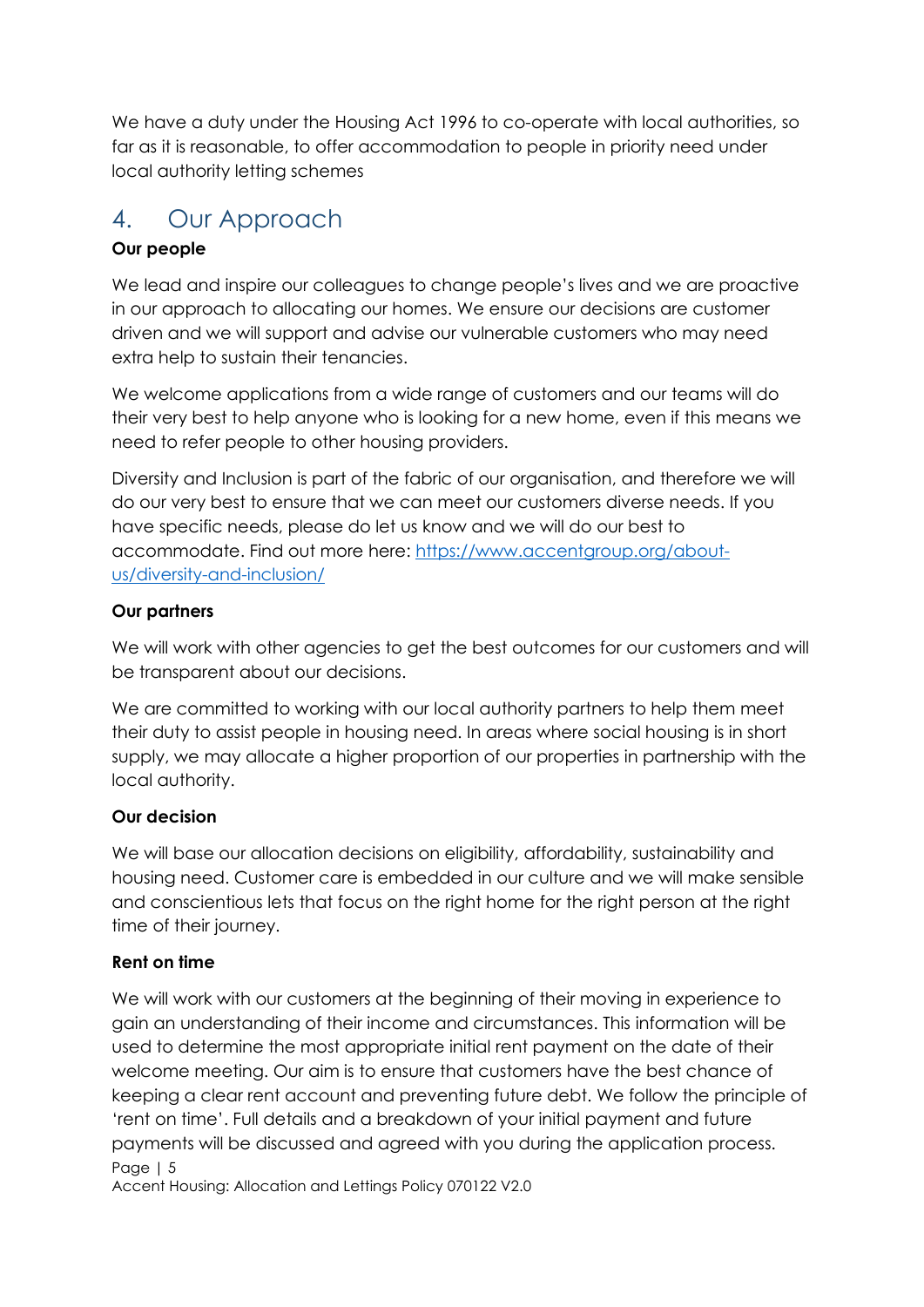## <span id="page-5-0"></span>5. Our Homes

#### **Direct**

We will advertise a high proportion of our vacant homes on the Accent Website. Customers can apply directly to register their interest. We will not hold waiting lists, there will be no preference given based on 'time waiting'.

#### **Local Authority nominations**

Where it is of mutual benefit we will hold agreements with local authorities to offer a percentage of our homes to customers who are referred to us directly from the LA.

#### **Choice Based Lettings**

Where it is of mutual benefit, we will opt in to local authority choice based lettings schemes. We will offer advice to customers on how they access these services. An agreed percentage of our properties may be allocated through choice based lettings agreements.

#### **Urgent transfer**

Some of our customers find themselves in dangerous or unsafe circumstances and it can be deemed necessary to consider an urgent move to a more suitable property or environment. We will work with our customers to support them and aid a positive move.

#### **Mutual Exchange (MUX)**

MUX is a term used to describe two or more households who have agreed to swap homes. We have partnered with House Exchange who offer an online service that allows our customers to see other households who would be interested in swapping homes. There is separate guidance available for details on mutual exchange criteria.

#### **Internal transfer**

We will actively promote and encourage transfers. We will support our existing customers to move home in line with Accents retention strategy and in doing so will make best use of our housing stock.

## <span id="page-5-1"></span>6. Restrictions

#### **Young persons**

n exceptional circumstances, we may offer a tenancy to a young person aged 16 or 17. In these cases, we will use an equitable tenancy. Once the resident reaches the age of 18, we may grant them a starter tenancy.

#### **Criminal convictions**

Page | 6 Accent Housing: Allocation and Lettings Policy 070122 V2.0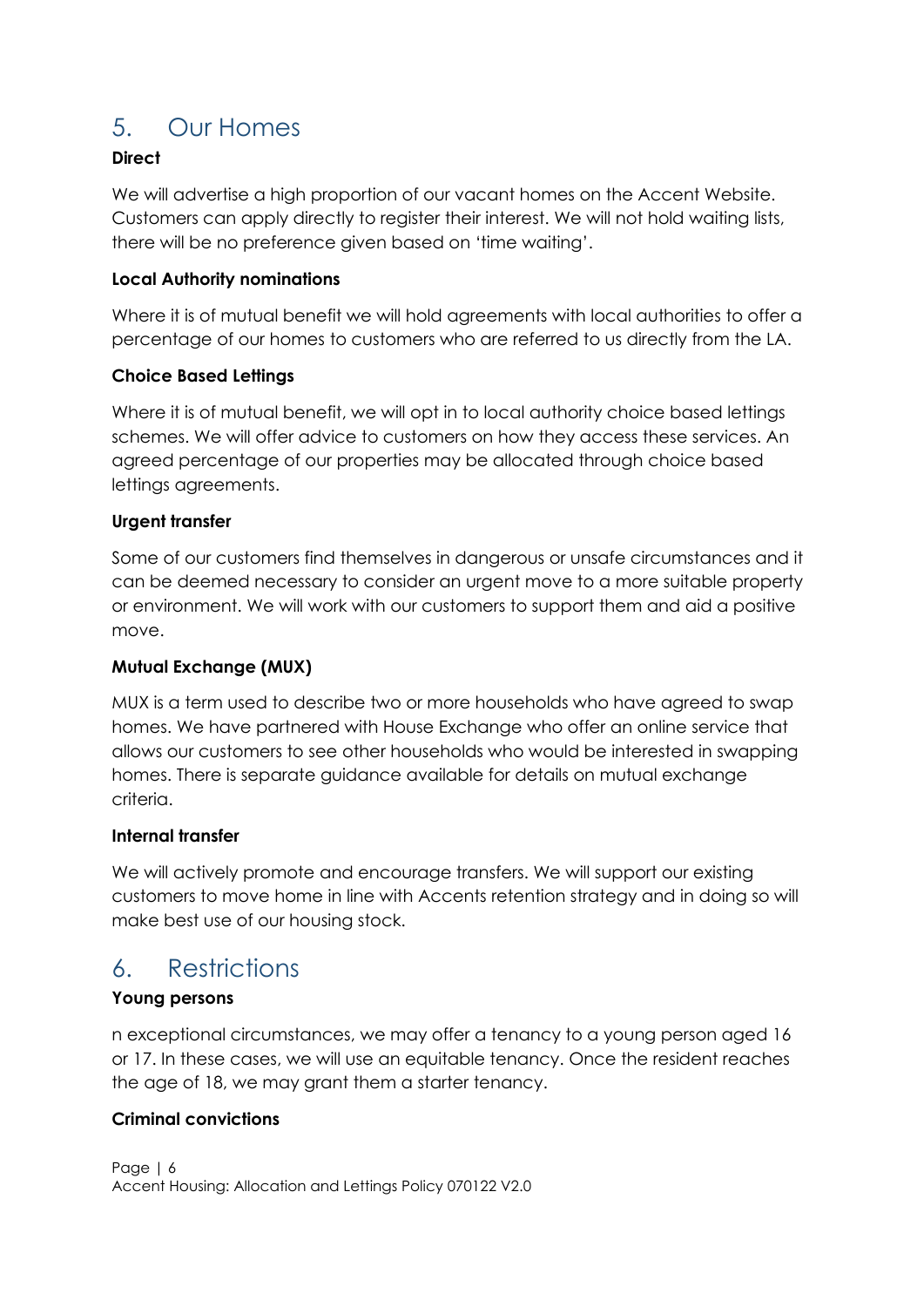Applicants who have criminal convictions or are due to be released from prison can apply and will be assessed using the same criteria as those who do not. It may be necessary that further checks with a relevant body are required e.g. probation/prison service. We will assess those with criminal convictions on a case by case basis.

#### **Accent residents**

Accent residents that have lived with us for 12 months or less but are considering moving should discuss their situation with their Customer Partner. We do not encourage property transfers during the first year of someone's tenancy, however if a move would help prevent health and well-being issues or financial crisis we have the discretion to make a positive transfer.

#### **Staff members**

Where applications are received from staff members, board members or relatives of an Accent employee we will ask a peer team to assess and verify the property offer and assess the application for housing.

### <span id="page-6-0"></span>7. Exclusions

#### **Existing Accent residents**

If an existing Accent resident is looking for a new home we will carry out a property inspection and a review of how their current tenancy is being managed. It may be deemed appropriate to reject/postpone a request for a new home where there has been any breaches in tenancy.

#### **Vulnerable adult**

If we receive an application from a vulnerable adult and there is an inadequate support package in place, we may decide that it is not in the best interests of the customer to be rehoused at this time.

#### **Sex offenders**

Applications from ex sex offenders will be considered but only where we have confirmation from the Local Authority that any risks have been identified and adequate monitoring arrangements are in place.

#### **Interest in a second home**

We would not usually offer a new home to anyone who already has a tenancy elsewhere and intends to maintain his or her interest in the other property.

#### **Adapted properties**

Some of our properties have been specifically adapted for people with disability needs and as such we would prioritise these homes to those customers with these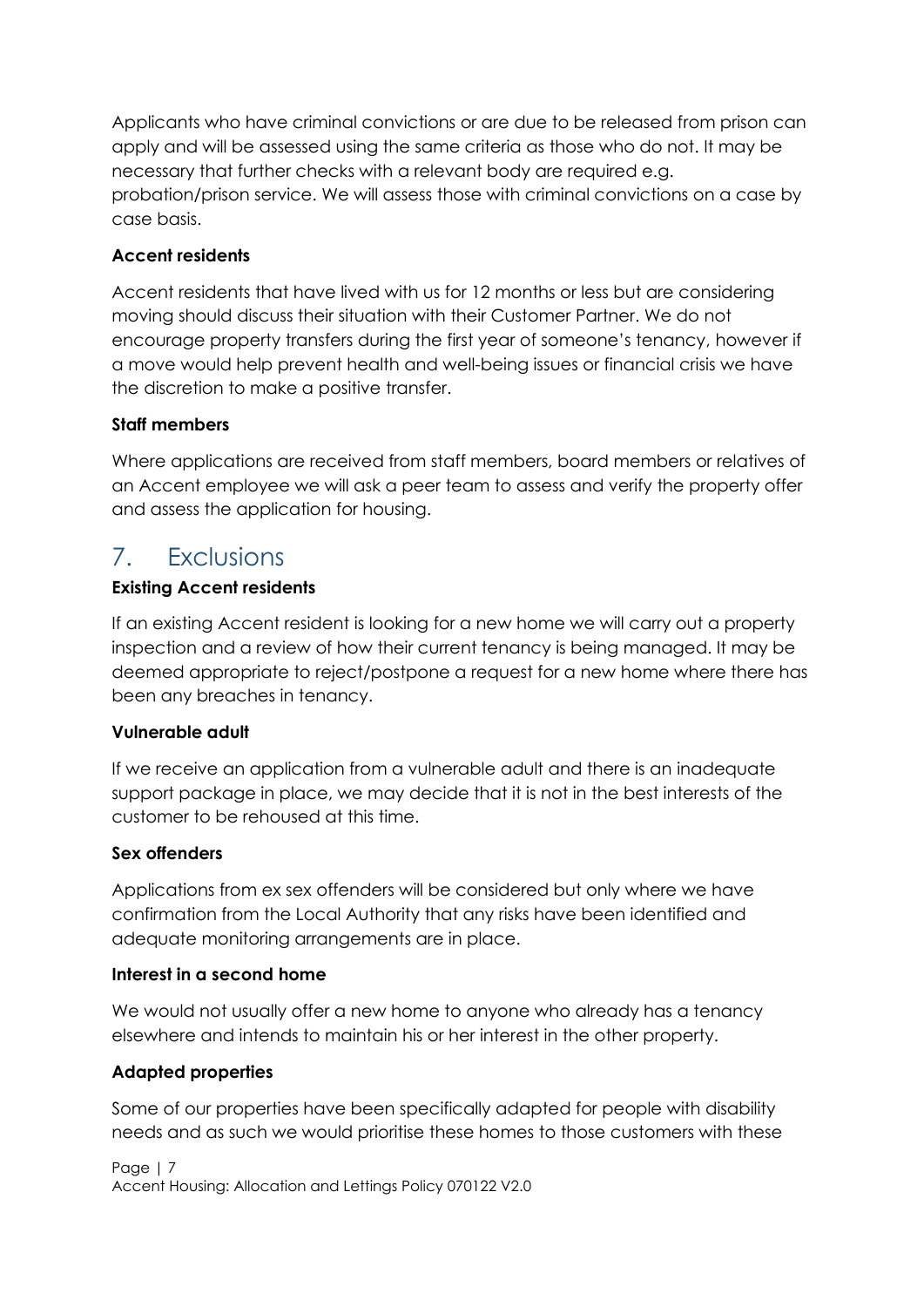needs. We may therefore exclude you from these properties if you do not meet the necessary criteria.

#### **Eligibility – Right to live in the UK**

There is a legal obligation for us to make sure that we house people who have the adequate immigration status and we will ask for identification to verify this.

Full details can be found by following this link: [https://www.gov.uk/government/publications/right-to-rent-document-checks-a](https://www.gov.uk/government/publications/right-to-rent-document-checks-a-user-guide)[user-guide](https://www.gov.uk/government/publications/right-to-rent-document-checks-a-user-guide)

We will not house any customers who are leaglly not eligible for social housing, such as those subject to immigration control.

## <span id="page-7-0"></span>8. Rejections

We reserve the right to reject your application for housing, this may occur under the following circumstances:

- Unsatisfactory references
- Unsuitable circumstances
- Providing false or misleading information
- Convicted of a 'serious offence' that has not been spent, and that may pose a threat/risk to Accent, the residents of Accent or the community.
- Failure to provide the correct or sufficient documentation

All rejected customers will have the right to appeal a rejection decision within 14 days. We will advise customers of their right to appeal if their application is rejected.

## <span id="page-7-1"></span>9. Refusals

A refusal is defined as: 'A customer has decided not to accept a property they have been offered. We categorise refusals as either reasonable or unreasonable (full details available on request).

We will consider removing your ability to apply for a new home if it is deemed that you are making repeated unreasonable refusals.

## <span id="page-7-2"></span>10. Unsuccessful applications

Customers are informed when they bid for a property, if they do not hear from Accent within 2 weeks, then their application has been unsuccessful.

An unsuccessful application would be due to the property being accepted by another applicant who has greater housing needs.